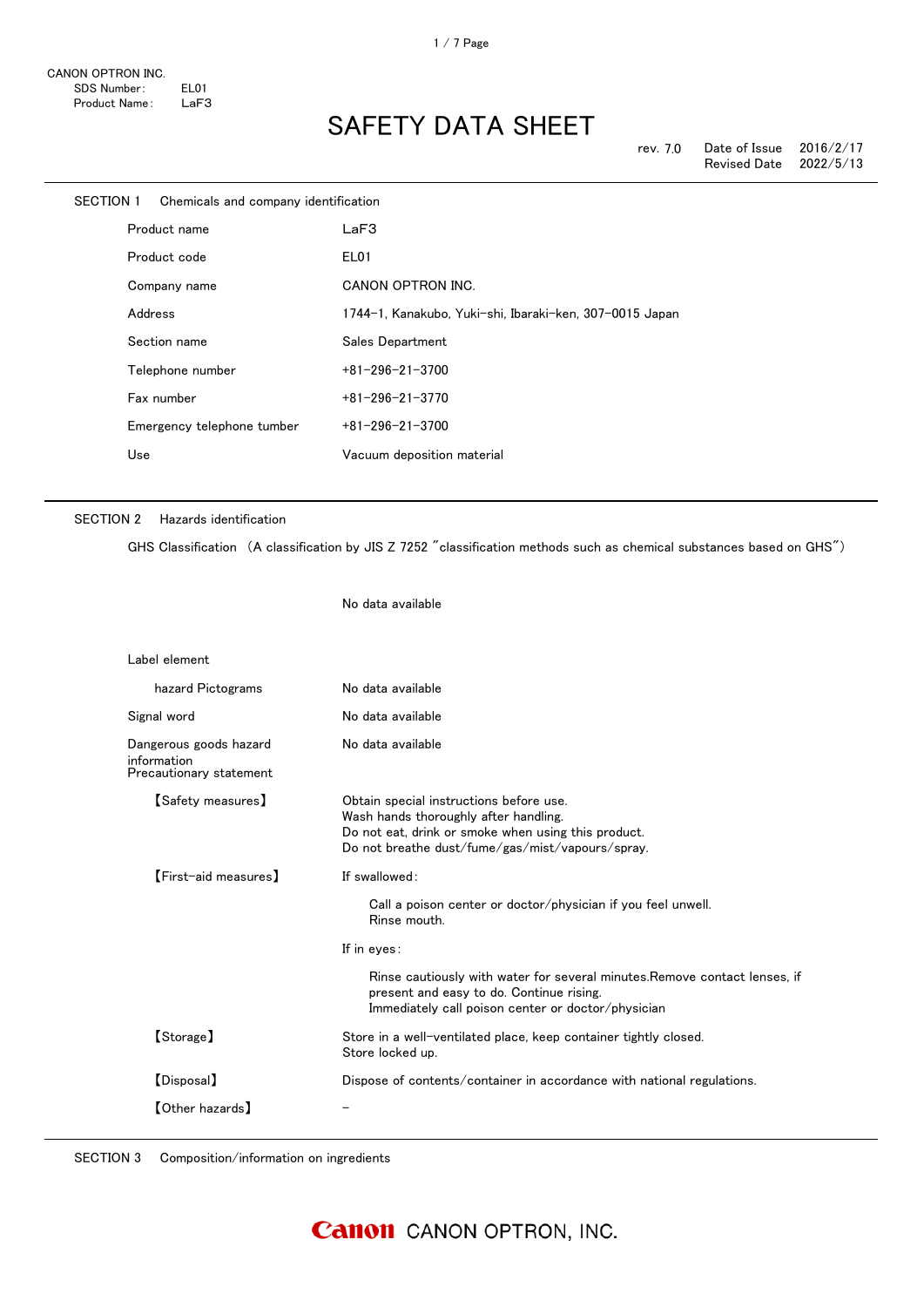|                  | Substance/Mixture                                                          | Substance                                                                                                                                                                                                                  |
|------------------|----------------------------------------------------------------------------|----------------------------------------------------------------------------------------------------------------------------------------------------------------------------------------------------------------------------|
|                  | Chemical name                                                              | Lanthanum fluoride                                                                                                                                                                                                         |
|                  | Chemical formula                                                           | LaF3                                                                                                                                                                                                                       |
|                  | Concentration or concentration<br>range                                    | 99.9%                                                                                                                                                                                                                      |
|                  | CAS No.                                                                    | $13709 - 38 - 1$                                                                                                                                                                                                           |
|                  | <b>TSCA Inventry</b>                                                       | Lanthanum fluoride (LaF3)                                                                                                                                                                                                  |
|                  | EINECS number                                                              | $237 - 252 - 8$                                                                                                                                                                                                            |
|                  | Radioactive information                                                    | Radioactive substances are not used as the material. Therefore, there is no<br>reason that ionizing radiation would be generated.                                                                                          |
| <b>SECTION 4</b> | First aid measures                                                         |                                                                                                                                                                                                                            |
|                  | Inhalation                                                                 | Remove person to fresh air and keep comfortable for breathing.<br>Get medical advice/attention if you feel unwell.                                                                                                         |
|                  | Skin contact                                                               | Take off immediately all contaminated clothing. Rinse affected areas with<br>water/shower.<br>IF ON SKIN: Wash with plenty of soap and water.<br>If skin irritation or rash occurs: : Get medical advice/attention.        |
|                  | Eye contact                                                                | Rinse cautiously with water for several minutes. Remove contact lenses, if<br>present and easy to do. Continue rising.<br>If eye irritation persists: Get medical advice/attention.                                        |
|                  | Ingestion                                                                  | Rinse mouth.<br>Get medical advice/attention.                                                                                                                                                                              |
|                  | Most important symptoms and<br>effects, both acute and delayed             | No data available                                                                                                                                                                                                          |
|                  | Protection of first aiders                                                 | Rescuers, wear suitable protective equipment as the situation demands.                                                                                                                                                     |
|                  | Special precautions for physicians                                         | No data available                                                                                                                                                                                                          |
| SECTION 5        | Firefighting measures                                                      |                                                                                                                                                                                                                            |
|                  | Suitable extinguishing media                                               | This product itself is not flammable.                                                                                                                                                                                      |
|                  | Unsuitable extinguishing media                                             | No data available                                                                                                                                                                                                          |
|                  | Specific hazards                                                           | No data available                                                                                                                                                                                                          |
|                  | Specific extinguishing methods                                             | In the case of a fire in the periphery, the portable container is quickly moved to a<br>safe place.                                                                                                                        |
|                  | Special protective equipment for<br>firefighters                           | Wear suitable protective equipment (gloves, glasses and a mask) in fire-fighting.                                                                                                                                          |
| <b>SECTION 6</b> | Accidental release measures                                                |                                                                                                                                                                                                                            |
|                  | Personal precautions, protective<br>equipment, and emergency<br>procedures | Protection equipment (specified as those in which the properties of the product<br>are suitable) worn during operation so that airborne droplets, etc., do not adhere<br>to the skin and dusts and gases are not absorbed. |
|                  | Environmental precautions                                                  | The leakage may not directly flow into rivers or sewage.                                                                                                                                                                   |

### **Canon** CANON OPTRON, INC.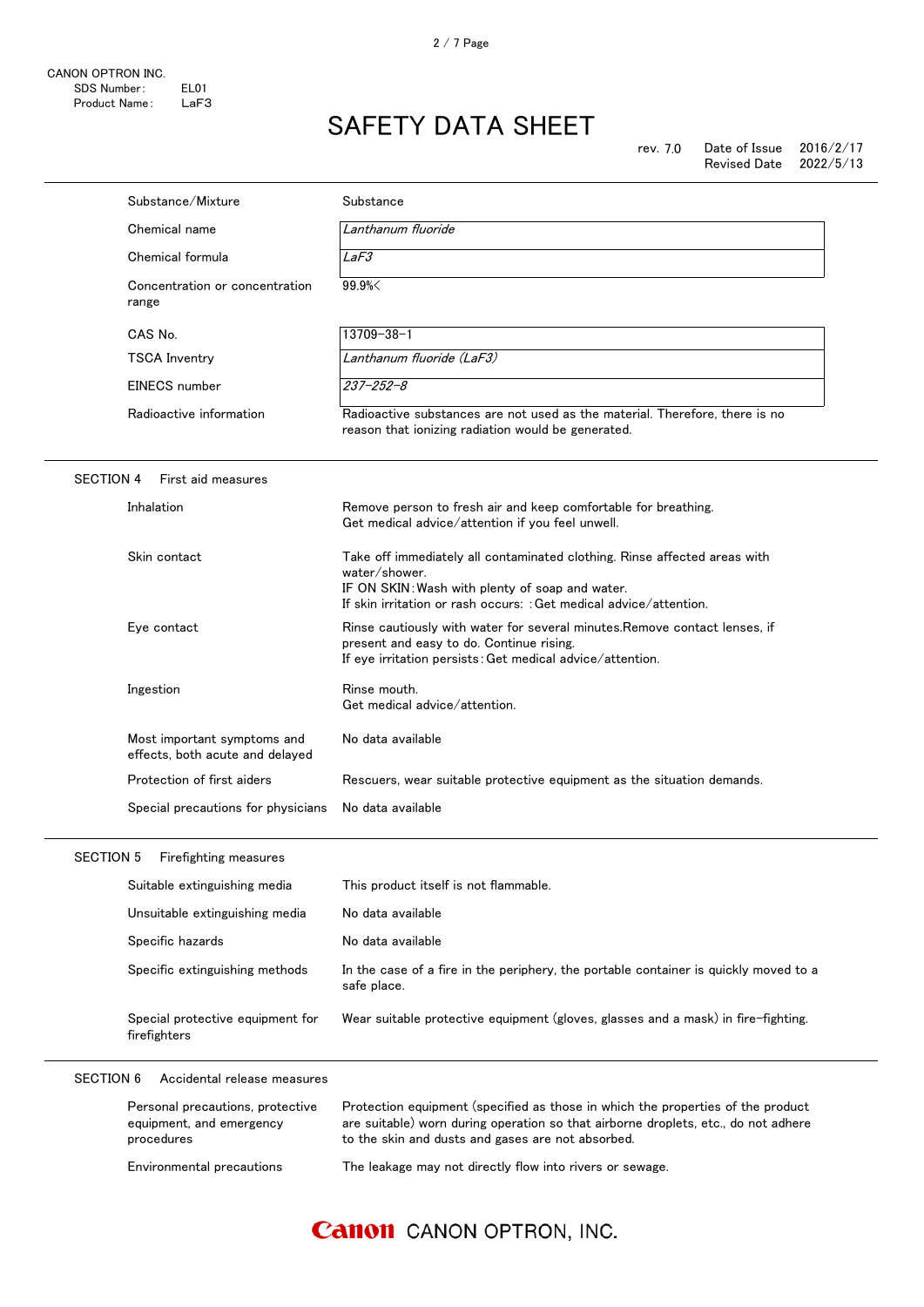CANON OPTRON INC. SDS Number: EL01 Product Name: LaF3

### SAFETY DATA SHEET

| rev. 7.0 | Date of Issue       | 2016/2/17 |
|----------|---------------------|-----------|
|          | <b>Revised Date</b> | 2022/5/13 |

|                  | Methods and material for<br>containment and cleaning up         | The leaked material is scooped up, or swept up and gathered to be recovered in a<br>paper bag or a drum.<br>After recovery, a small amount of the residue is absorbed in sediment, sawdust,<br>etc. |
|------------------|-----------------------------------------------------------------|-----------------------------------------------------------------------------------------------------------------------------------------------------------------------------------------------------|
|                  | Secondary disaster prevention<br>measures                       | No data available                                                                                                                                                                                   |
| <b>SECTION 7</b> | Handling and storage                                            |                                                                                                                                                                                                     |
|                  | Precautions for safe handling                                   |                                                                                                                                                                                                     |
|                  | Technical measures                                              | Take measures for equipment as described in "8. Exposure controls/personal<br>protection" and wear protective equipment.                                                                            |
|                  | Safety handling precautions                                     | Handling work must be practiced in a room where there is a local or total<br>ventilation facility.                                                                                                  |
|                  | Avoidance of contact                                            | Refer to "10. Stability and reactivity."                                                                                                                                                            |
|                  | Hygiene measures                                                | Wash hands thoroughly after handling.<br>Do not eat, drink or smoke when using this product.                                                                                                        |
|                  | Conditions for safe storage,<br>including any incompatibilities |                                                                                                                                                                                                     |
|                  | Safe storage conditions                                         | Store in a well-ventilated place. Keep container tightly closed.                                                                                                                                    |
|                  | Safety packaging material                                       | No data available                                                                                                                                                                                   |
|                  |                                                                 |                                                                                                                                                                                                     |

SECTION 8 Exposure controls/personal protection

#### LaF3

Permissible concentration

| ACGIH                                                                       | TWA 2.5 mg/m <sup>3</sup> (As F) (2009 version)                                       |
|-----------------------------------------------------------------------------|---------------------------------------------------------------------------------------|
| Appropriate engineering controls                                            | Use sealed devices, equipment, or a local exhaust ventilation as much as<br>possible. |
| Individual protection measures,<br>such as personal protective<br>equipment |                                                                                       |
| Respiratory protection                                                      | Dustproof mask                                                                        |
| Hand protection                                                             | Protective gloves                                                                     |
| Eye/face protection                                                         | Dust-proof glasses                                                                    |
| Skin protection                                                             | Protective clothing                                                                   |

SECTION 9 Physical and chemical properties

| Appearance     |                   |
|----------------|-------------------|
| Physical state | Solid             |
| Form           | Pellets, granular |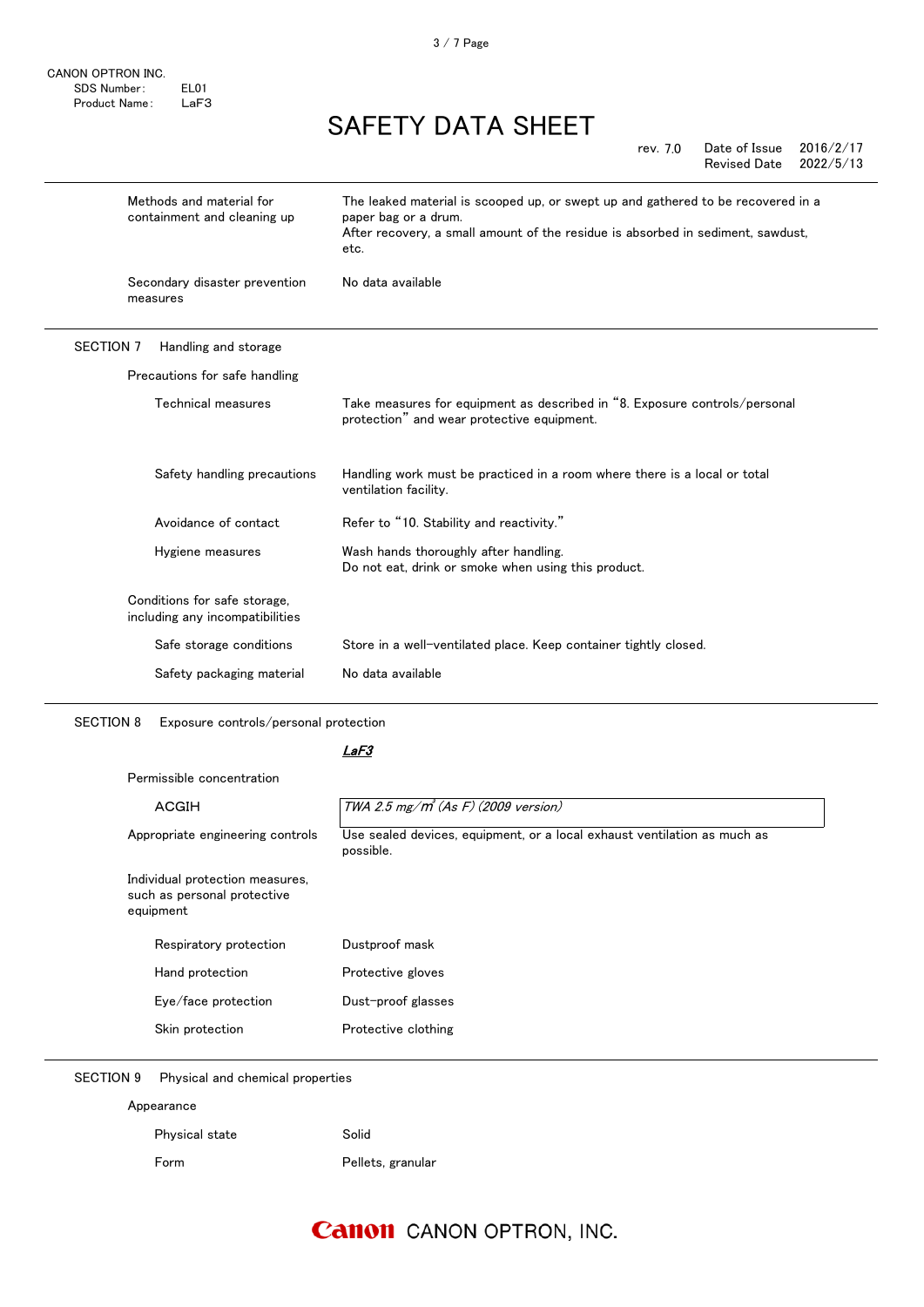### Colour White

Odour None

#### <u>LaF3</u>

| Melting point/freezing point                                | $1493\textdegree C$ |
|-------------------------------------------------------------|---------------------|
| Boiling point or initial boiling point<br>and boiling range | Analysis            |
| Flammability                                                | No data available   |
| Upper/lower flammability or<br>explosive limits             | No data available   |
| Flash point                                                 | No data available   |
| Auto-ignition temperature                                   | No data available   |
| Decomposition temperature                                   | No data available   |
| pH                                                          | No data available   |
| Kinematic viscosity                                         | No data available   |
| Solubility                                                  |                     |
| Water                                                       | <b>Insoluble</b>    |
| Other solvents                                              | No data available   |
| Partition coefficient: n-<br>octanol/water                  | No data available   |
| Vapour pressure                                             | No data available   |
| Density and/or relative density                             | 5.93                |
| (Density)                                                   |                     |
| Relative vapor density                                      | No data available   |
| Particle characteristics                                    | No data available   |
| Other information                                           | No data available   |

#### SECTION 10 Stability and reactivity

#### LaF3

| Reactivity                         | No data available                                                                                   |
|------------------------------------|-----------------------------------------------------------------------------------------------------|
| Chemical stability                 | Stable under normal handling and storage conditions.                                                |
| Possibility of hazardous reactions | Generates toxic hydrogen fluoride gases when heated in the atmosphere or when<br>reacted with acid. |
| Conditions to avoid                | High temperature and humidity                                                                       |
| Incompatible materials             | Oxidants, strong acids                                                                              |
| Hazardous decomposition products   | Generates toxic hydrogen fluoride due to heating or reaction with acids.                            |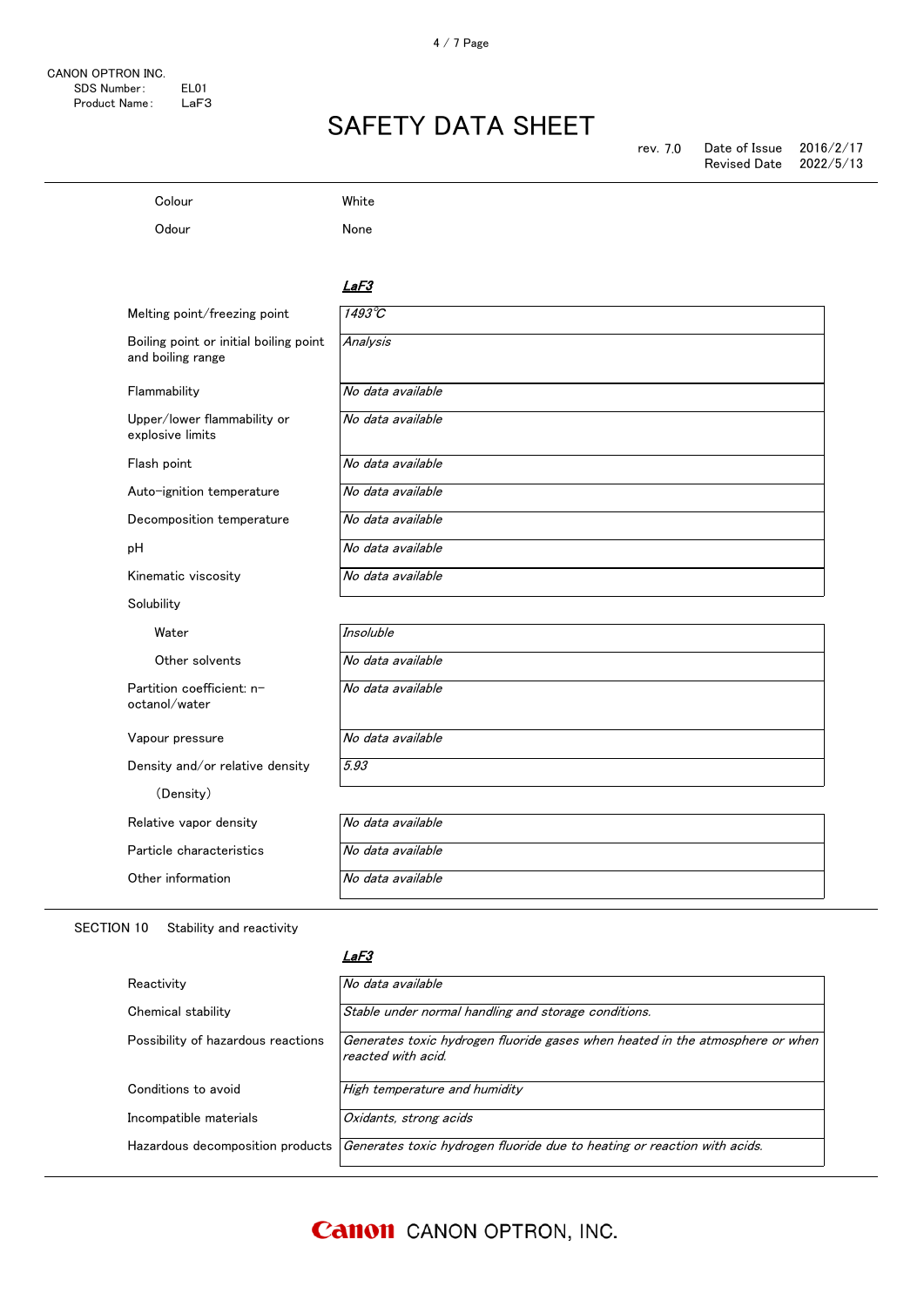#### SECTION 11 Toxicological information

LaF3

| Acute toxicity(oral)                                 | May react with stomach acids if swallowed in large amounts.                      |
|------------------------------------------------------|----------------------------------------------------------------------------------|
| Acute toxicity (dermal)                              | No data available                                                                |
| Acute toxicity (Inhalation: Gases)                   | No data available                                                                |
| Acute toxicity (Inhalation:<br>Vapours)              | No data available                                                                |
| Acute toxicity (Inhalation: Dusts<br>and mists)      | No data available                                                                |
| Skin corrosion/irritation                            | Necessary to take precautions for skin with scratches.                           |
| Serious eye damage/irritation                        | Causes strong irritation to the conjunctiva.                                     |
| Respiratory or skin sensitization                    | May cause pneumoconiosis if inhaled in large amounts over a long period of time. |
| Germ cell mutagenicity                               | No data available                                                                |
| Carcinogenicity                                      | No data available                                                                |
| Reproductive toxicity                                | No data available                                                                |
| Specific target organ toxicity (single<br>exposure)  | No data available                                                                |
| Specific target organ<br>toxicity(repeated exposure) | No data available                                                                |
| Aspiration hazard                                    | No data available                                                                |
| Other information                                    | No data available                                                                |

SECTION 12 Ecological information

#### LaF3

| Toxicity                                                       |                   |
|----------------------------------------------------------------|-------------------|
| Hazardous to the aguatic<br>environment Short-<br>term(acute)  | No data available |
| Hazardous to the aguatic<br>environment Long-<br>term(chronic) | No data available |
| Persistence and degradability                                  | No data available |
| Bioaccumulative potential                                      | No data available |
| Mobility in soil                                               | No data available |
| Hazard to the ozone layer                                      | No data available |
| Other adverse effects                                          | No data available |

#### SECTION 13 Disposal considerations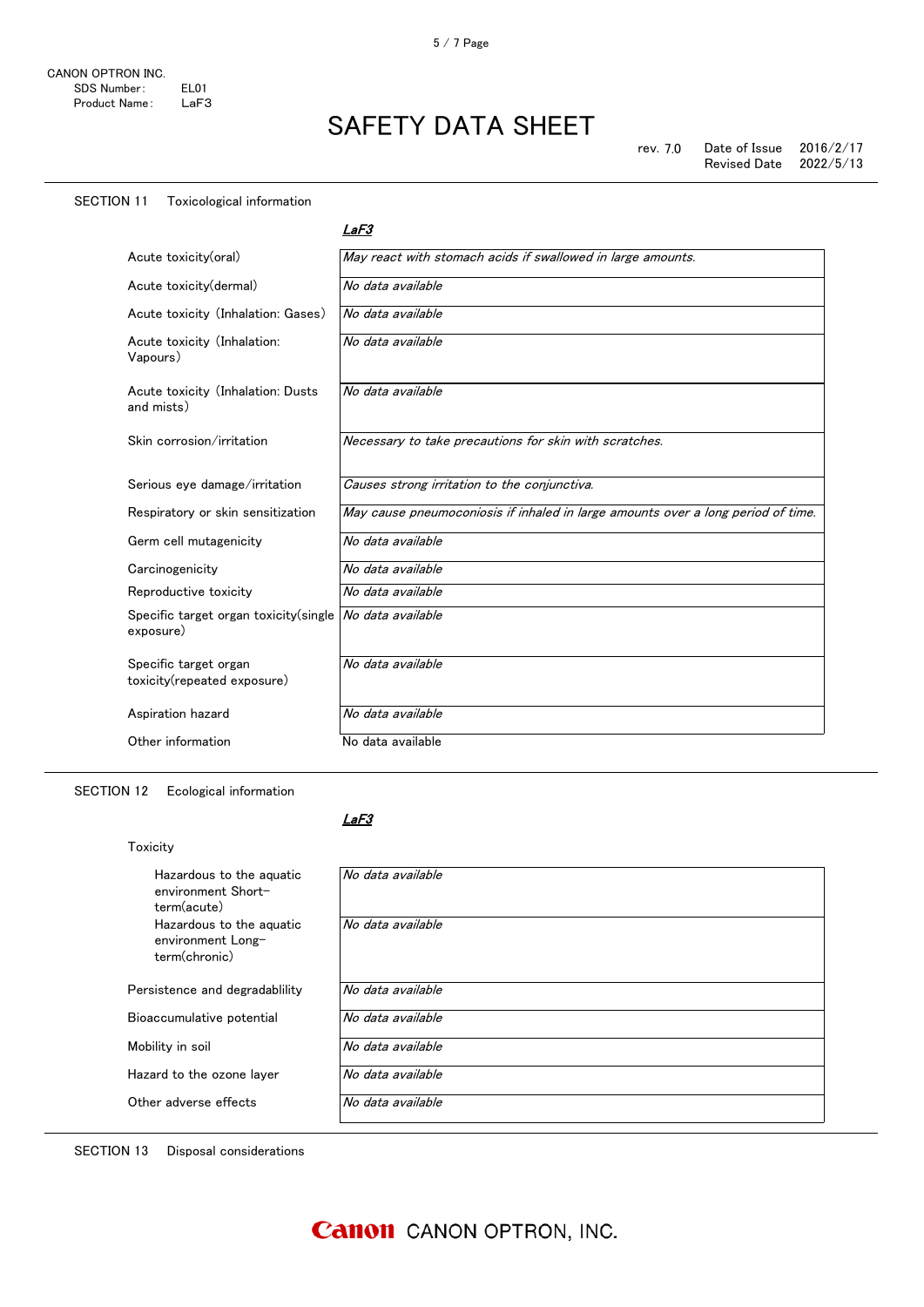rev. 7.0 Date of Issue 2016/2/17<br>Revised Date 2022/5/13 Revised Date

| Waste treatment methods                              | Process is contracted to industrial waste disposers who received approval of a<br>prefectural governor.                                                                                                                       |
|------------------------------------------------------|-------------------------------------------------------------------------------------------------------------------------------------------------------------------------------------------------------------------------------|
| Contaminated container and<br>contaminated packaging | The container is recycled after being cleaned, or is appropriately processed<br>according to the standards of related laws and regulations.<br>When disposing of empty containers, the contents should be completely removed. |

#### SECTION 14 Transport information

International regulation

#### <u>LaF3</u>

| UN number                                                  | Not applicable    |
|------------------------------------------------------------|-------------------|
| UN proper shipping name                                    | Not applicable    |
| UN classification                                          | Not applicable    |
| Transport hazard class                                     | Not applicable    |
| Packing group                                              | Not applicable    |
| Hazardous to the aquatic<br>environment                    | No data available |
| Maritime transport in bulk<br>according to IMO instruments | No data available |
| Japanese lows and regulations                              | No data available |
| Special precautions for users                              | No data available |
|                                                            |                   |
| <b>Special Provisions</b>                                  | -                 |

SECTION 15 Regulatoly information(Japan)

#### LaF3

| Occupational Safety and Health<br>Law               | No data available |
|-----------------------------------------------------|-------------------|
| <b>PRTR Law</b>                                     | No data available |
| Poisonous and Deleterious<br>Substances control Law | No data available |
| Labor Standards Act                                 | No data available |
| Chemical substances control Law                     | No data available |
| Fire fighting Law                                   | No data available |
| Air Pollution Control Act                           | No data available |
| Water Pollution Prevention Act                      | No data available |
| Water Supply Act                                    | No data available |
| Sewerage Act                                        | No data available |
| Marine Pollution Prevention Law                     | No data available |

**Canon** CANON OPTRON, INC.